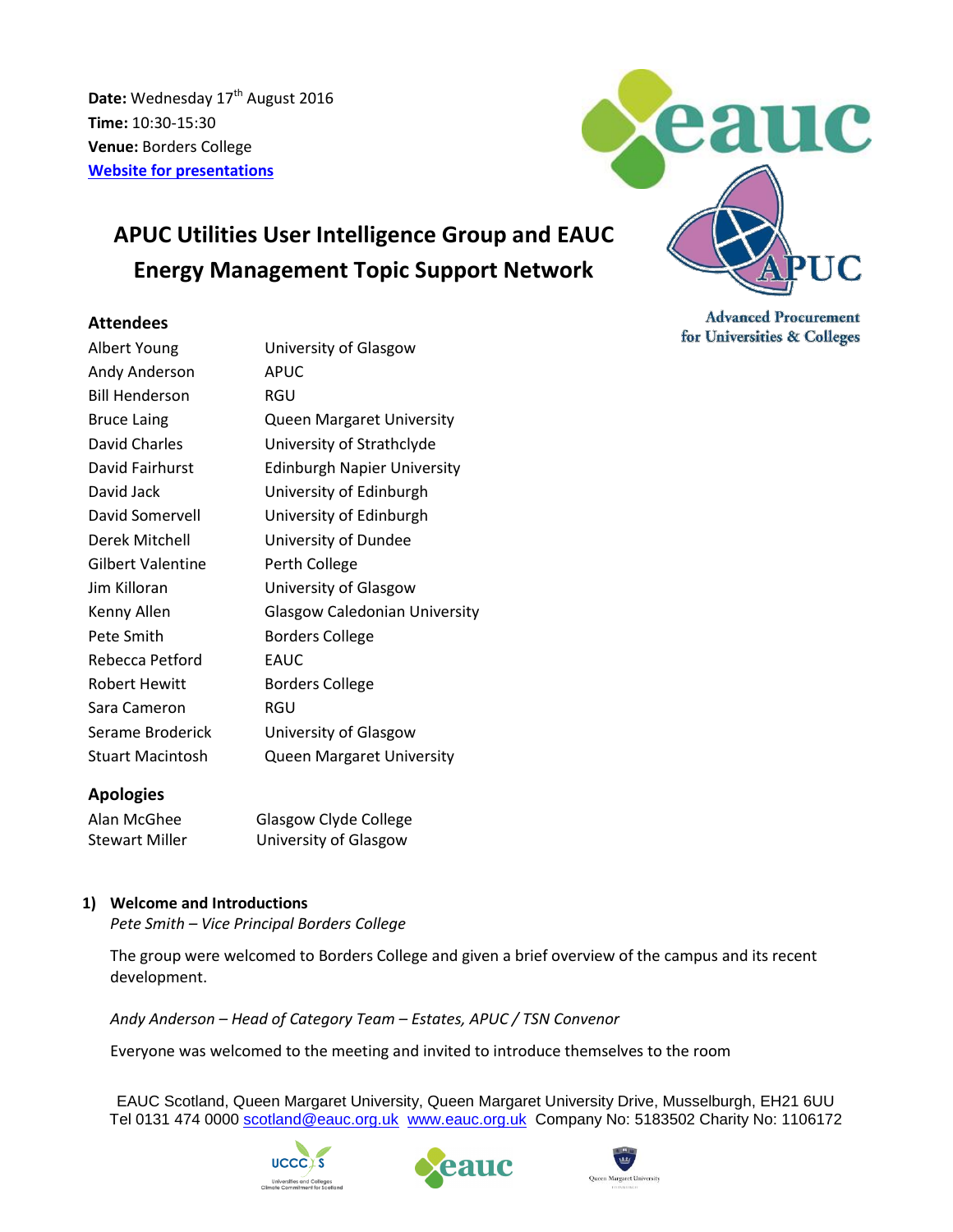# **2) Brief Market Update**

*Andy Anderson – Head of Category Team – Estates, APUC / TSN Convenor* Presentation available [here](http://www.sustainabilityexchange.ac.uk/energy_management_tsn_and_apuc_utilities_uig_me)

In the current market the pound is low against the dollar, this accentuates the recent increase in oil prices, which is historically linked to the costs paid for gas and electricity. Gas prices have risen over the summer due to maintenance outages in UK Storage and slower import levels. Natural gas prices are still quite low compared to previous years but will rise.

Electricity prices are mirroring gas in the absence of any other major factors affecting price changes. Prices are likely to rise in 2018 due to a predicted lack of generation. Transmission and distribution costs will only continue to rise due to the need for repairs and upgrade. It is estimated these will account for up to 60% of the overall bill by 2017, depending on the distributor network area.

DJ – Possible to reduce draw from grid at the grid's peak using back up generators (which may need tested anyway) at triad points throughout the year to earn money. Depends on site and deal offered. AA – Should APUC get involved in developing a collaborative contract for this? Very difficult. APUC could support Universities to share information on the deals they have been offered to ensure fairness, and will circulate a form to gather data on offers to share. Also need to talk to EDF, who have the contract, about what they're doing or can offer.

Meter changes of 05s to 08s should all be done by April 2017.

Electricity and gas contracts presently due to be renewed in 2018, but gas can be extended to 2020 and electricity to 2019.

## **3) Category A Electricity and Gas Update**

*Andy Anderson – Head of Category Team – Estates, APUC / TSN Convenor*

100% of electricity used to need to be bought far in advance, now it's 60% with the rest able to be bought nearer the time of delivery (within the year of supply) to take advantage of price fluctuations. Costs look like they are decreasing, but this is just the raw electricity costs and not transport and distribution costs.

CRC going into energy bill in 2018. VAT exemption affects this. HMRC want annual reviews.

With gas 90% is pre-purchased, with 10% settled at day ahead charge. Up to 40% of the 90% can be bought within the year of delivery if this is considered favourable depending on market conditions

Key summary points:

- Electricity contract extended for 12 months to 2018
- Change in clause to prevent/restrict non-legislative charges revision
- Consumption tolerance reduced in electricity contract, promoting reduced management fees
- EDF Blue energy option (non-fossil fuel) to be discussed at next RMC meeting
- Extended Market Horizon Option (electricity)
- Metric to be identified to track progress against other contracts still outstanding

EAUC Scotland, Queen Margaret University, Queen Margaret University Drive, Musselburgh, EH21 6UU Tel 0131 474 0000 [scotland@eauc.org.uk](mailto:scotland@eauc.org.uk) [www.eauc.org.uk](http://www.eauc.org.uk/) Company No: 5183502 Charity No: 1106172





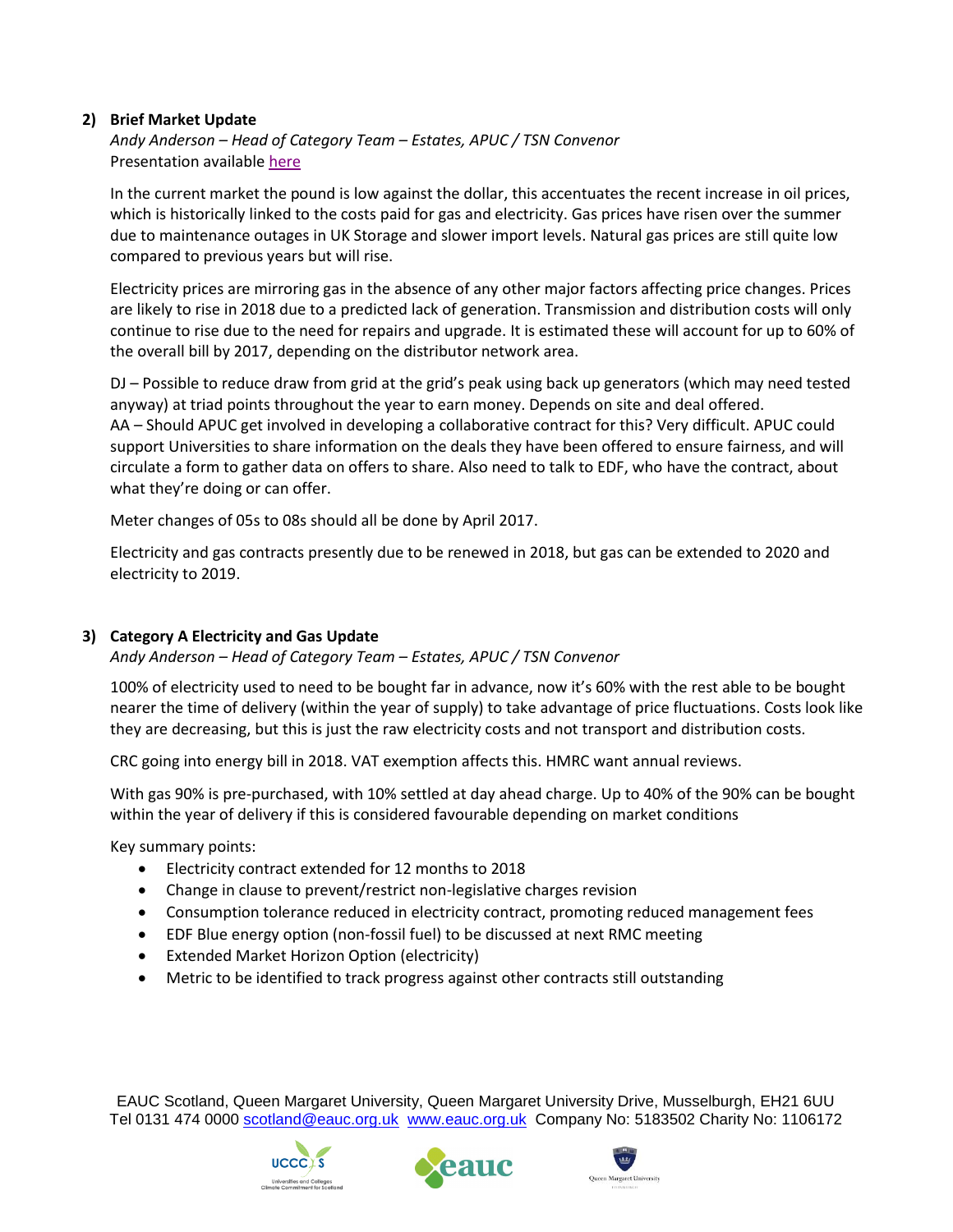# **4) Liquid Fuels and Biomass**

*Andy Anderson – Head of Category Team – Estates, APUC / TSN Convenor*

Scottish Government call-off contract from Crown Commercial Services (CCS) Framework agreement (RM1013) live October 2015

Biomass energy supply agreements and supply of consumables (wood pellets only) expire in December 2016 and August 2017 respectively. Scottish Procurement have advised these will not be re-tendered.

#### **5) Water and Wastewater Services Contract**

*Andy Anderson – Head of Category Team – Estates, APUC / TSN Convenor*

Revised billing format being developed and rolled out by Anglian Water Business. Some sites were lost on transfer and there have been other billing issues. Any additional costs incurred will be sought from AWB, where these have been proven to be as a direct result of their failing.

Student Accommodation charges shouldn't exist where there is separate or sub-metering for full time student occupied buildings. Template issued for non-fulltime student and commercial occupation to be returned by 31/10/16.

## **6) Scottish Futures Trust – Non Domestic Energy Efficiency Framework**

*Jamie Goth and Richard Lockhart – Scottish Futures Trust* Presentation available [here](http://www.sustainabilityexchange.ac.uk/energy_management_tsn_and_apuc_utilities_uig_me)

Framework and Contract went live on  $1<sup>st</sup>$  March, running until 2020, and is available to support institutions through the process of preparing, procuring, and saving (carbon and financially). Framework has 12 contractors who can develop energy efficiency measures in public buildings in Scotland. The Energy Performance Contract has to have guaranteed energy performance, payment linked to results, and ongoing services (such as maintenance, bureau services and behaviour change).

Allows you to achieve value for money in energy efficiency projects of all sizes, transfer the risk to installers, and make greatest use of internal resources.

Measures bundles and payback periods are balanced under the framework, with total project sizes to be more than £500,000, and ideally more than a million pounds, with payback probably 8 years or more.

Prepare – do a first sift of possible projects: scope, present internally and approve, prepare minicompetition, make application to Low Carbon Infrastructure Transition Programme

Procure – tender (notice and invite to mini-comp, investment grade proposal), select contractor, contract Construct, followed by milestone 1 payment

Operate for 12-18 months, which following measurement and verification leads to second (retained) payment worth around 1 year of the energy savings anticipated

Process is supported by the Non Domestic Energy Efficiency Support Unit. Register interest online, and receive help to do the application, to scope and outline business case, outline mini-competition procurement process, and develop sample evaluation questions and criteria.

LCIPT grants available to support basic work. Capital expenditure put up by institution.

For retrofit projects only, taking a year or more.

EAUC Scotland, Queen Margaret University, Queen Margaret University Drive, Musselburgh, EH21 6UU Tel 0131 474 0000 [scotland@eauc.org.uk](mailto:scotland@eauc.org.uk) [www.eauc.org.uk](http://www.eauc.org.uk/) Company No: 5183502 Charity No: 1106172